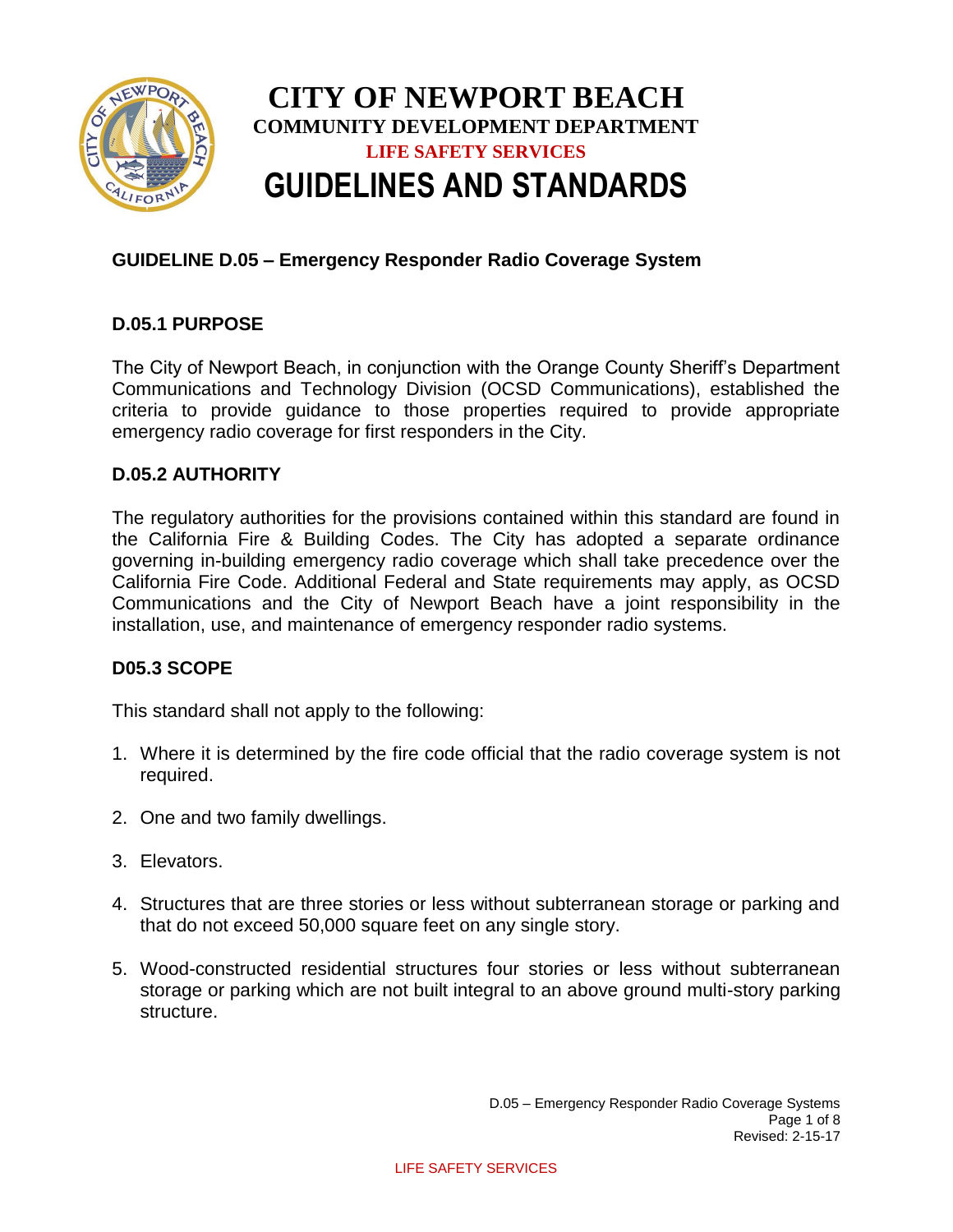For structures that are three stories or less, which do not exceed 50,000 square feet on any single story, but includes subterranean parking or storage, this standard shall apply only to the subterranean areas.

Existing buildings undergoing extensive remodel and/or expansion shall be coordinated with the Building Department to determine if the installation of an inbuilding radio system is needed. If so, staff will, as early in the construction approval process as practical, notify the developer/property owner.

NOTE: The owner of any building or structure to which this standard applies shall be responsible for all costs associated with the installation, maintenance and compliance with the City of Newport Beach emergency responder radio coverage system specifications.

# **D.05.4 DEFINITIONS**

**Bi-Directional Amplification System (BDA)**: An in-building public safety radio amplification system composed of FCC-certified bi-directional 800 MHZ amplifier(s), associated distribution system, and subcomponents.

**Countywide Coordinated Communication System (CCCS):** The radio system used by local law enforcement, fire, lifeguard and public works departments within the County of Orange for emergency and non-emergency radio communication on the 800 MHZ radio band.

**FCC Licensed Technician**: An individual with a General Radiotelephone Operator License (GROL/PG), or equivalent, qualified to review design plans and perform installations in affected structures to ensure compliance with the specifications set forth in this standard.

**Third Party Testing:** Testing performed by an FCC licensed technician not affiliated with the installation contractor or installing technician, who is hired by the building or property owner to perform BDA system acceptance tests.

# **D.05.5 SPECIFICATIONS**

# A. Coverage

The following levels of coverage are required for public safety radio communication on the Countywide Coordinated Communication System:

1. A delivered audio quality (DAQ) of level 3 on each floor of the building or structure, which constitutes audio quality that makes speech understandable with slight effort with occasional repetition required due to noise or distortion.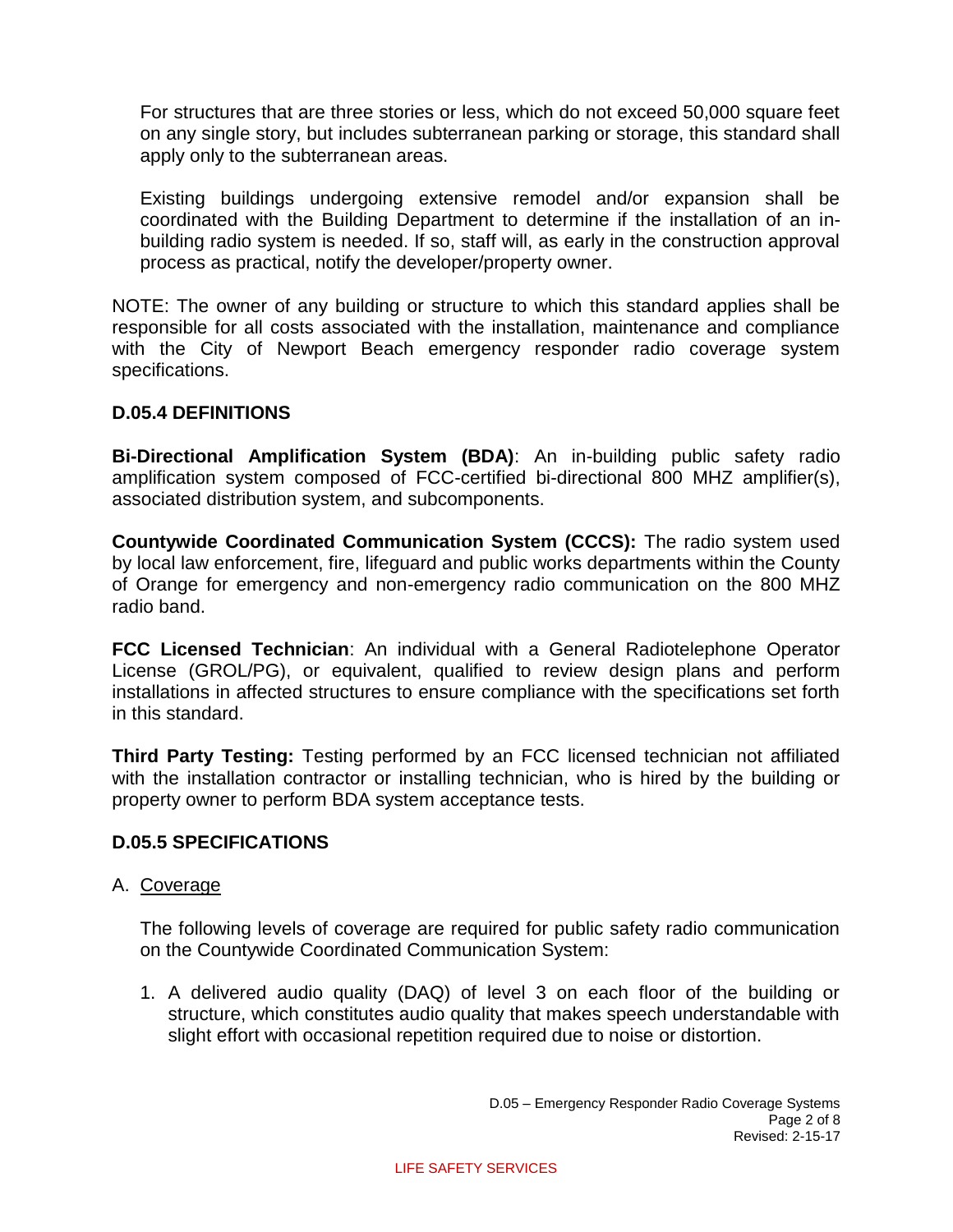| <b>DAQ</b>       |                                                                                                   |
|------------------|---------------------------------------------------------------------------------------------------|
| <b>Delivered</b> | <b>Subjective Performance Description</b>                                                         |
| Audio            |                                                                                                   |
|                  | Unusable, speech present but unreadable.                                                          |
| 2                | Understandable with considerable effort. Frequent repetition due to noise/distortion.             |
| 3                | Speech understandable with slight effort. Occasional repetition required due to noise/distortion. |
| 3.5              | Speech understandable with repetition only rarely required. Some noise/distortion.                |
| 4                | Speech easily understood. Occasional noise/distortion.                                            |
| 4.5              | Speech easily understood. Infrequent noise/distortion.                                            |
| 5                | Speech easily understood.                                                                         |

- 2. A minimum signal strength of -95dBm in 90% of the area of each floor of the building or structure from both the Countywide Coordinated Communication System and from within the building or structure.
- 3. A frequency range supported from the Countywide Coordinated Communication System of 851 - 869 MHZ (base transmitter frequencies), and a frequency range supported to the Countywide Coordinated Communication System of 806 - 824 MHZ (radio field transmit frequencies) on each floor of the building or structure.

If the building or structure is unable to naturally achieve compliance with the required level of coverage above, the property owner must install an amplification system.

- B. Amplification System Specifications.
	- 1. The amplification system shall include filters to reject frequencies below 851 MHZ and frequencies above 869 MHZ by a minimum of 35 dB.
	- 2. All amplification system components must be 100% compatible with analog and digital modulations after installation without additional adjustments or modifications. The system must be capable of encompassing the frequencies stated above and capable of future modifications to a frequency range subsequently established by the City of Newport Beach and OCSD Communications. If the system is not capable of modification to future frequencies, then a new system must be installed to accommodate the new frequency band.
	- 3. All electrical components must be equipped with standby power to function at full capacity for at least twenty-four (24) hours. Battery systems shall be replaced per manufacturer's specifications at least every two (2) years.
	- 4. The amplification system shall be designed and installed by an FCC licensed technician.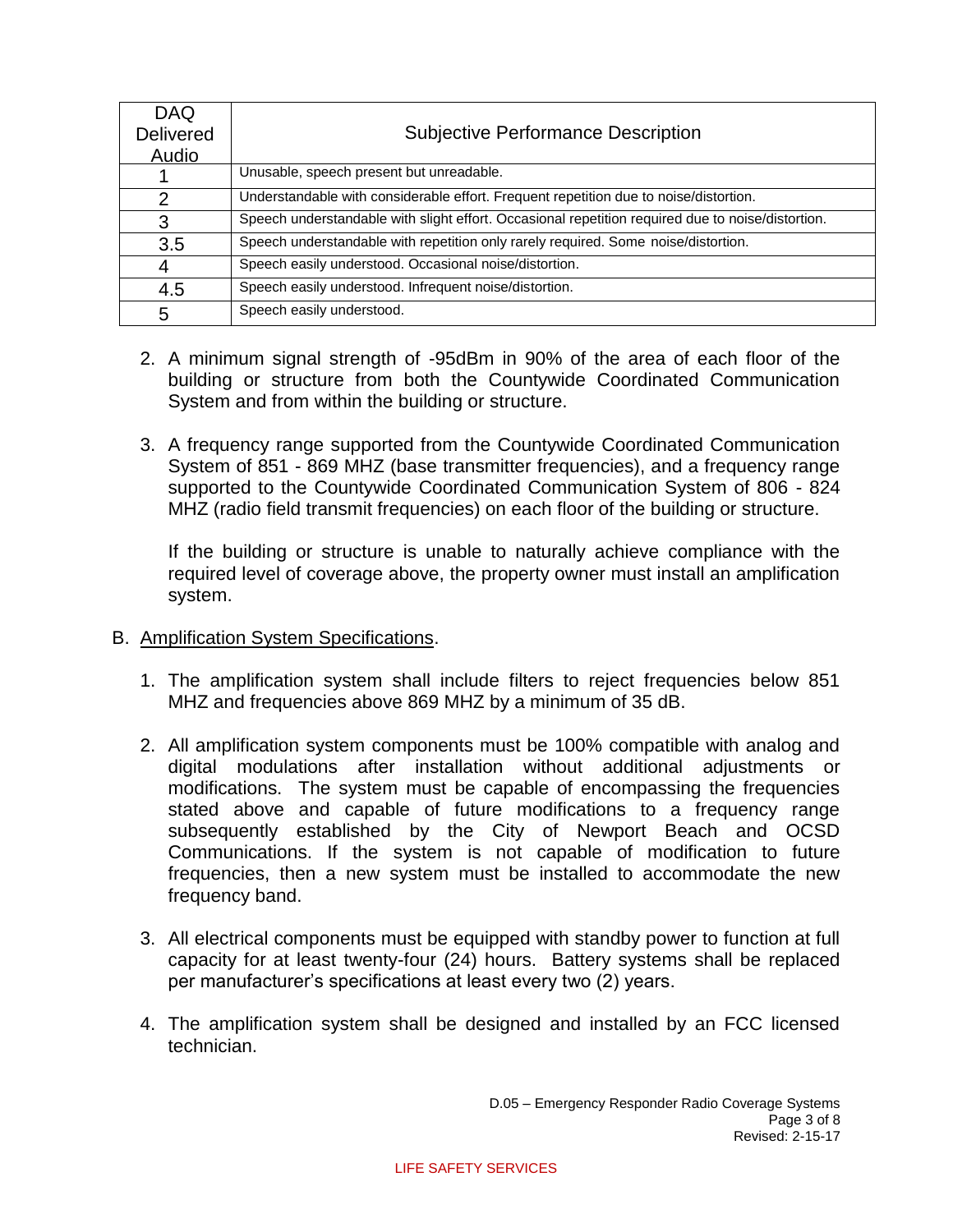#### C. Active Device Specifications.

- 1. Active devices shall have a minimum of –50dB 3rd order intermodulation protection.
- 2. All active devices shall be FCC Part 90 Type Certified.
- 3. All electrical components must be equipped with standby power to function at full capacity for at least twenty-four (24) hours. Battery systems shall be replaced per manufacturer's specifications at least every two (2) years.
- 4. Active devices shall be alarmed, with a phone line that will provide dial tone to an alarm device. The alarm device will be programmed to activate a pager on the County of Orange's 900 MHZ paging system. Access to the active device is required twenty-four (24) hours a day by the OCSD Communications technicians/engineers. The minimum alarms will indicate AC electrical failure and operational failure. The device shall also have modem access to allow remote monitoring.

NOTE: When the radio monitoring/alarm functions can be performed as described above via the building's sprinkler monitoring or fire alarm system without interfering with either system's operation, the systems shall be permitted to be inter-connected.

- 5. All AC operated power supplies shall have a UL listing.
- D. Conduit and Cabinets.
	- 1. All new building construction shall have a conduit installed between the first and bottom subterranean floor, the conduit shall extend along the center of the building to the roof. At each floor and the roof, an opening shall be made to afford ready access to the conduit from the ceiling or wall. Access in the form of a drop ceiling, rated access panel, junction box, or other approved means shall be made available where necessary to access cable in the conduit. Access in the form of a drop ceiling, rated access panel, junction box, or other approved means shall be made available to access the horizontal branch lines extending from the vertical conduit riser to each antenna. All floors of subterranean parking garages shall have a similar conduit installation.
	- 2. The radio system, extending from the amplifier to the distributed antennas, shall not be combined with other distributed antenna systems installed in the building. Cable, other than radio cable, is allowed to co-mingle in the conduit, provided it will not interfere with the emergency responder radio system operation.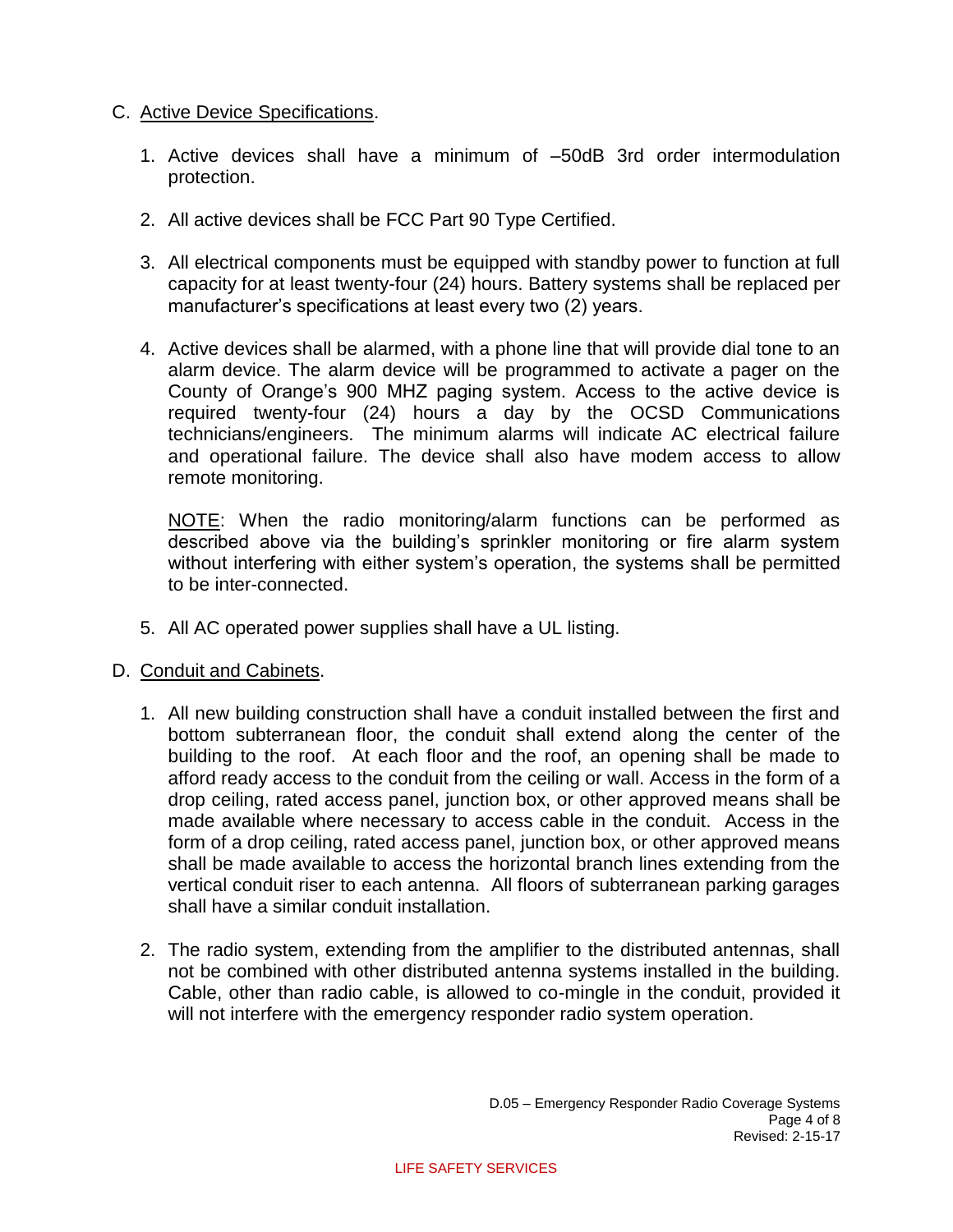- 3. Where fiber optic distribution systems or other methods are used to extend the radio system throughout the building or to other buildings, the line shall be enclosed in conduit meeting the requirements, or otherwise protected, as specified above.
- 4. NEMA Type 4 waterproof cabinets shall be used for all equipment and batteries.

# **D.05.6 DESIGN DOCUMENTATION REQUIREMENTS**

- 1. The FCC licensed contractor is fully responsible for the 800 MHz BDA system design and compliance with all applicable code and ordinance requirements.
- 2. The amplification system shall be:
	- Fully re-bandable.
	- Supported by the manufacturer for seven years after installation.
	- Equipped with an Uninterrupted Power Supply (UPS) system.
	- Equipped with an auto-dialer system.
- 3. Indoor antennas shall be 700/800 MHz compliant, at a minimum.
- 4. Indoor tri-band antennas for BDA/DAS and cell phone coverage are optional based upon the building owner needs or requirements.
- 5. BDA system design shall utilize couplers, rather than splitters.
- 6. Drawings shall detail the model numbers for all the proposed equipment (i.e. BDA system, indoor antennas, donor antenna, UPS, etc.)
- 7. Rack layout documentation.
- 8. Fiber optics layout, and interconnect (if applicable).
- 9. Provide floor plan with 20'x 20' signal grid layouts, for before and after, of the BDA system install for each floor.
- 10.Single line diagram showing the signal levels from the BDA system and indoor antennas.
	- Drawings shall show indoor antenna layouts and signal levels, splitter/hybrid layouts, and donor antenna.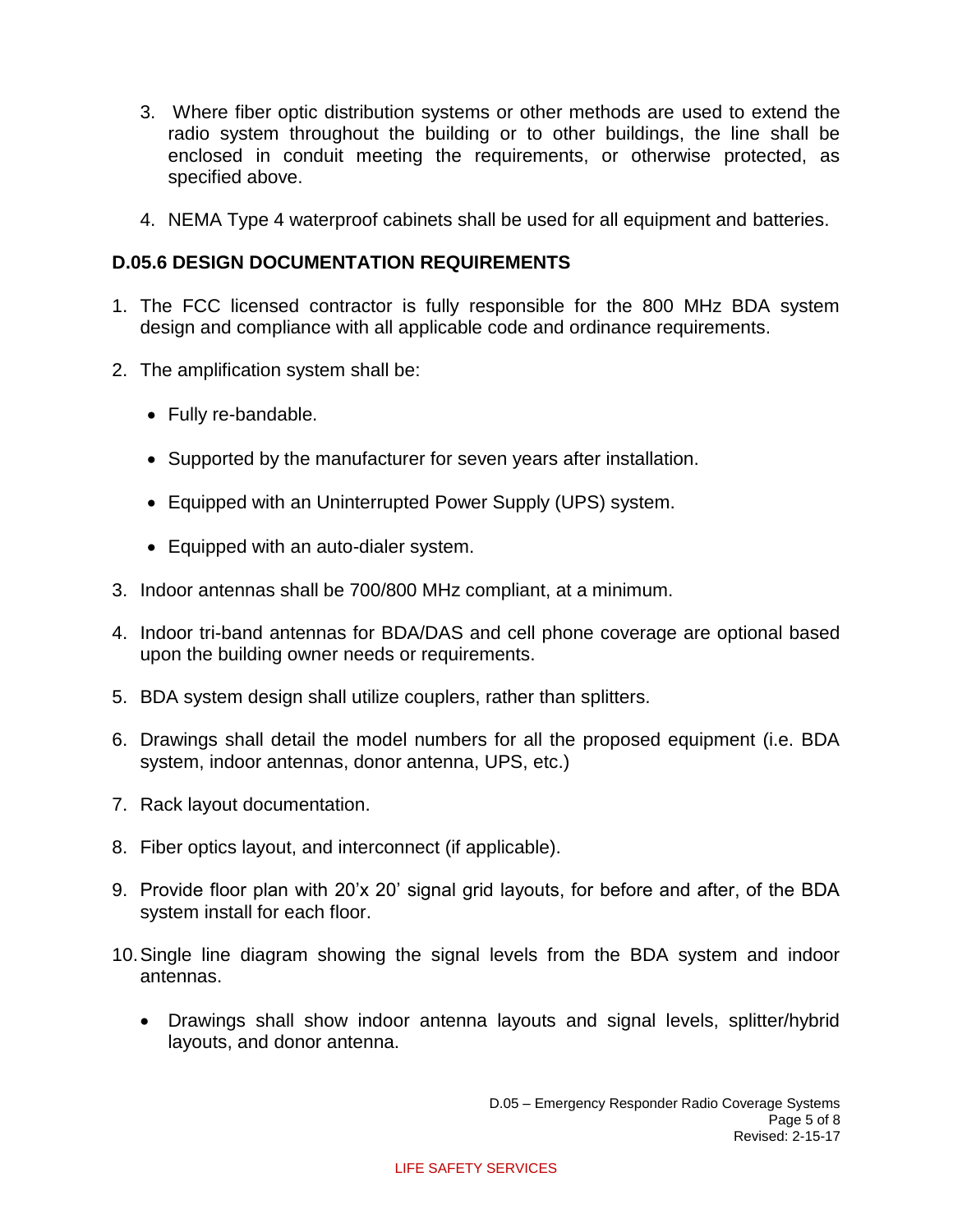# **D.05.7 APPLICATION FOR A PERMIT**

- 1. Retain an FCC licensed technician who will prepare and/or review construction plans in order to ensure that such plans meet the radio communication criteria specified in the City's Municipal Code (CBC, CFC, Planning, etc.) and this Standard.
- 2. All recommended in-building solution system components, subcomponents, devices, and equipment shall be clearly shown in the building, electrical, and fire alarm plans where applicable. The FCC licensed technician shall certify such plans with the technician's FCC license number noted on the plans prior to their submittal to OCSD Communications and the City of Newport Beach.

# **D.05.8 PROCEDURE FOR SUBMITTAL**

1. The FCC licensed contractor shall submit three sets (one must be a PDF) of Bi-Directional Amplifier/Digital Antenna System design drawings and documentation to the Orange County Sheriff's Department, Communication & Technology Division located at 840 N. Eckhoff St., Ste. 104, Orange, CA 92868-1021 or email to:

[Shawn.Vadpey@comm.ocgov.com](mailto:Shawn.Vadpey@comm.ocgov.com)

- Drawings must be a minimum size Architectural D sheets or similar, with supporting manufacturer documentation on 8.5" x 11" pages. Site plan, floor plan(s) and wiring diagrams must be included.
- 2. Once the plans are approved by OCSD Communications, the approved plans shall be submitted to the Newport Beach Community Development Division.

# **D.05.9 TESTING AND SYSTEM DESIGN PROCEDURE**

# **Acceptance Tests:**

- 1. Prior to the issuance of a certificate of occupancy for any building or structure to which these specifications apply, the system shall be tested in accordance to this Standard, including:
	- Acceptance testing shall be performed by an FCC licensed third party technician and shall not be performed by the installation contractor or technician that initially installed the system. The third party testing agency shall use the attached testing and certification form on page 8 of this Standard.
	- The FCC licensed technician shall contact OCSD Communications [\(Shawn.Vadpey@comm.ocgov.com\)](mailto:Shawn.Vadpey@comm.ocgov.com) to obtain any protocols related to the BDA system before final testing. OCSD Communications will assign a BDA system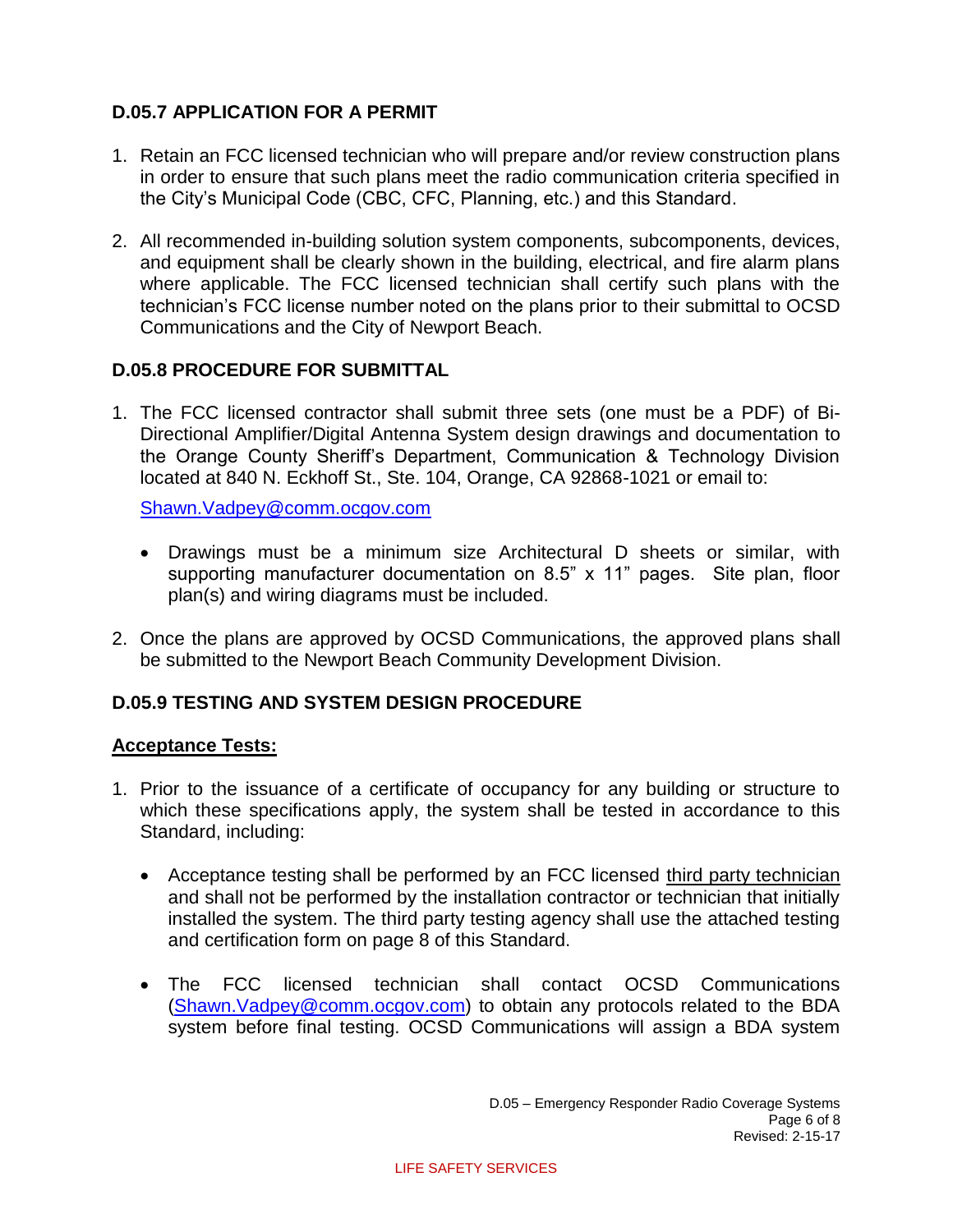identification number and provide instructions to the contractor for programming the auto-dialer to dial into the county paging system.

- The developer or property owner is responsible to retain the FCC-licensed third party technician to test all areas of the building or structure in accordance with the requirements of the Newport Beach Fire Code and OCSD Communications.
- 2. Upon successfully satisfying all testing criteria, the FCC licensed third party technician shall provide to the City and OCSD Communications a copy of the completed test report, the certification form, and as-built amplification plans, if applicable, per the requirements below.
	- Test report shall be a bound or stapled document of 8  $\frac{1}{2}$  x 11 sheets (fold out sheets of 8  $\frac{1}{2}$  x 17 may be used for floor plan diagrams). Content shall include:
		- a) A summary signed by the party responsible for the testing, which includes testing procedures followed, the dates, names of the parties involved in the testing, their respective companies, and the results, i.e. passing or failing of the performance requirements (DAQ), and signal strength requirements.
		- b) Floor plans of the building with testing grids and measurements for performance (DAQ) and signal strength.

Note: In cases where the decision to provide an amplification system was made after the building permit was issued, as-built amplification plans shall be provided that include complete single line drawings showing system circuits, equipment specifications, and equipment locations.

3. OCSD Communications is the custodian of the 800 MHz CCCS FCC frequencies, and filings. OCSD Communications will file the required FCC BDA registration for all the deployed BDA systems in the City of Newport Beach.

# **Annual Tests:**

- 1. Systems shall be inspected and tested annually or whenever structural changes occur, including additions or remodels that could materially change the original field performance tests. Tests shall be completed by an FCC licensed technician hired by the building or property owner. The testing agency shall use the attached testing and certification form on page 8 of this Standard for all testing and certification. Such testing shall be in compliance with the requirements of the Newport Beach Fire Code Section 510 and these Standards, including:
- 2. Signal boosters shall be tested to ensure that the gain is the same as it was upon initial installation and acceptance. In-building system components shall be tested to determine general function operability. If noncompliance is found, the FCC licensed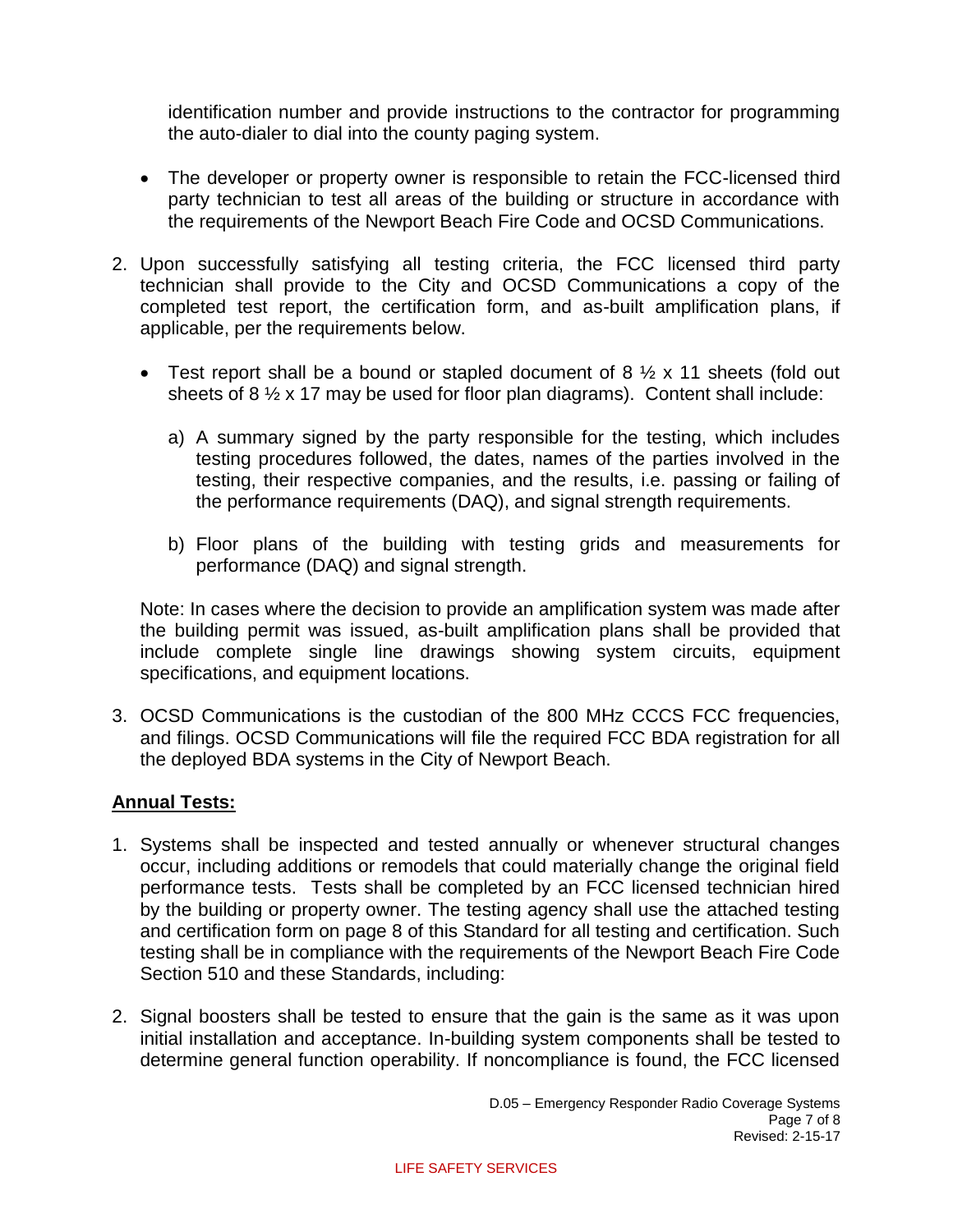technician will assess improvements necessary and provide such information to OCSD Communications and Newport Beach Life Safety Services.

- 3. Backup batteries and power supplies shall be tested under load for a period of 1 hour to verify that they will properly operate during an actual power outage. If within the 1-hour test period the battery exhibits symptoms of failure, the test shall be extended for additional 1-hour periods until the integrity of the battery can be determined.
- 4. All other active components shall be checked to verify operation within the manufacturer's specifications.
- 5. At the conclusion of the testing, the certification report, which shall verify compliance with Section 510.5.3 of the Newport Beach Fire Code, shall be submitted to OCSD Communications and Newport Beach Life Safety Services.

*Note: Any first responder may conduct periodic field tests on each floor of each building or structure to which these specifications apply to verify the required level of radio coverage. This test is not intended to replace any required maintenance and testing that is the responsibility of the property owner.*

# **Record Retention:**

The owner of any building or structure to which these specifications apply shall retain all records of initial and annual tests performed pursuant to this section and shall submit copies to Life Safety Services within thirty (30) days of completion of such tests.

Applicable Codes:

- California Building and Fire Code (California Code of Regulations, Title 24, Part 2 and Part 9)
- Newport Beach Municipal Code 9.04.190 Emergency Responder Radio Coverage